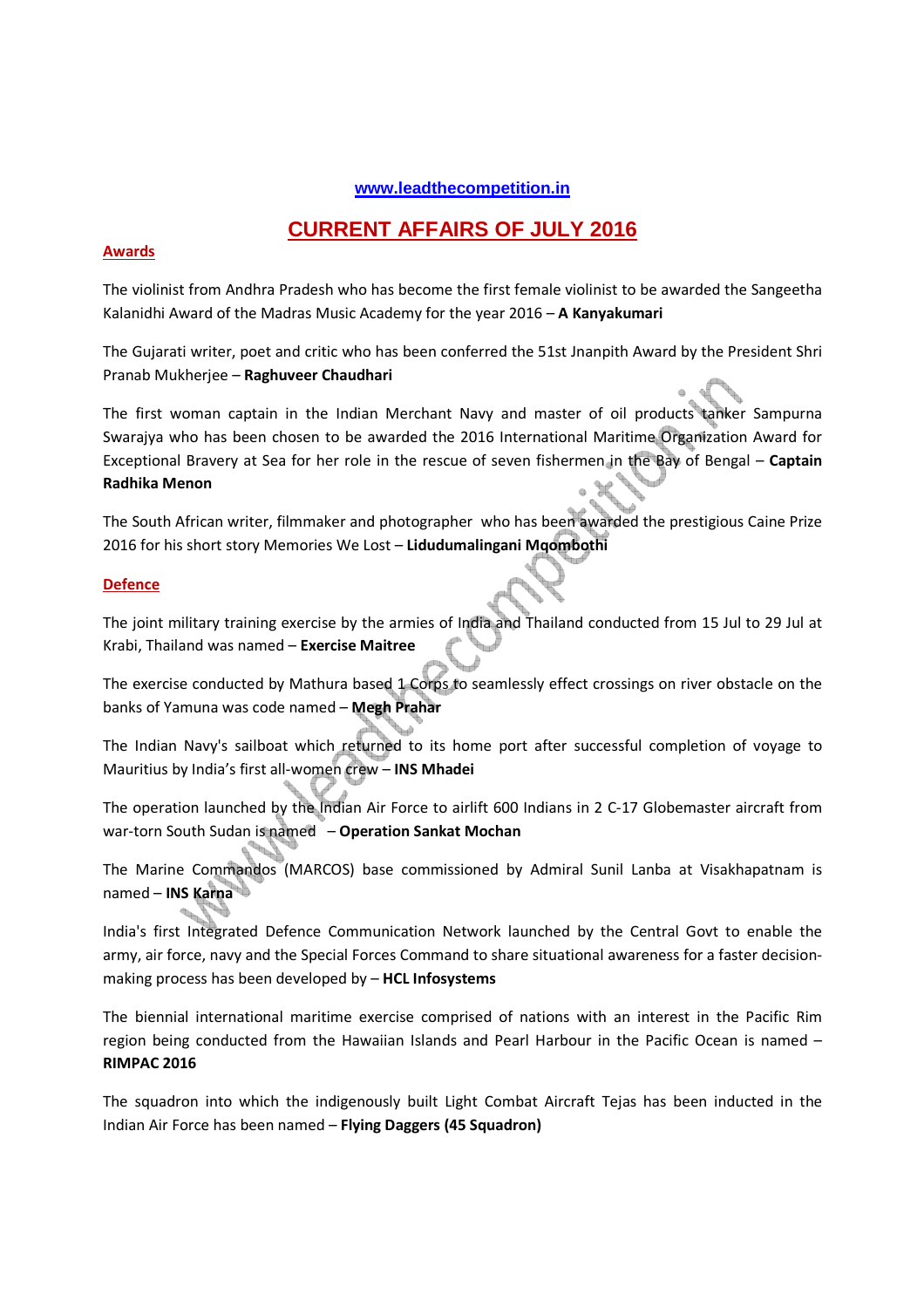### **Sports**

The kabaddi team which has won the Men's Pro Kabaddi League Season 4 (2016) defeating Jaipur Pink Panthers in the finals – **Patna Pirates**

The kabaddi team which has won the Women's Pro Kabaddi League 2016 defeating Fire Birds in the finals – **Storm Queens**

The athlete from Haryana who has become the first Indian athlete to win a gold medal at any world event by winning the gold medal in javelin throw at U-20 World Championships in Bydgoszcz, Poland(He has also become the first Indian athlete to creat a world record) – **Neeraj Chopra** 

The former Indian hockey player, (Arjuna award - 1981 and Padma Shri - 1986) who passed away on 20 July 2016 – **Mohammed Shahid** 

The squash player who has won the 73rd National Squash Championship men's title defeating Harinderpal Singh Sandhu in the finals – **Saurav Ghosal**

The squash player who has won the 73rd National Squash Championship women's title defeating Joshna Chinappa in the finals – **Dipika Pallikal**

The Indian boxer who has become the WBO Asia Pacific Super Middleweight champion defeating Australian Kerry Hope at Thyagraj Sports complex in New Delhi – **Vijender Singh**

The captain of Pakistan's cricket team who has become has become the oldest captain to score a century surpassing Sri Lankan captain Somachandra de Silva's record of 1984 – **Misbah-ul-Haq** 

The Indian gymnast who has been named a 'World Class Gymnast' by the Federation Internationale de Gymnastique (FIG) becoming the first Indian gymnast to receive the award – **Dipa Karmakar**

The Indian badminton pair which has won the Canada Open Grand Prix Badminton Men's Doubles title defeating Adrian Liu and Toby Ng of Canada in the finals at Calgary (Canada) – **Manu Attri and Sumeeth Reddy**

The Indian badminton player who has won the Canada Open Grand Prix Badminton Men's Singles title defeating Lee Hyun II of Korea in the finals at Calgary (Canada) – **B Sai Praneeth**

### **Persons**

The tabla maestro of the Benaras gharana who passed away on 28 July 2016 – **Lachhu Maharaj**

The Indian artist, recipient of Padma Vibhushan and Fellowship of Lalit Kala Akademi who passed away on 23 July 2016 – **Syed Hyder Raja**

The Director General of UIDAI who has now been appointed as the new Chief Executive Officer (CEO) of UIDAI – **Ajay Bhushan Pandey**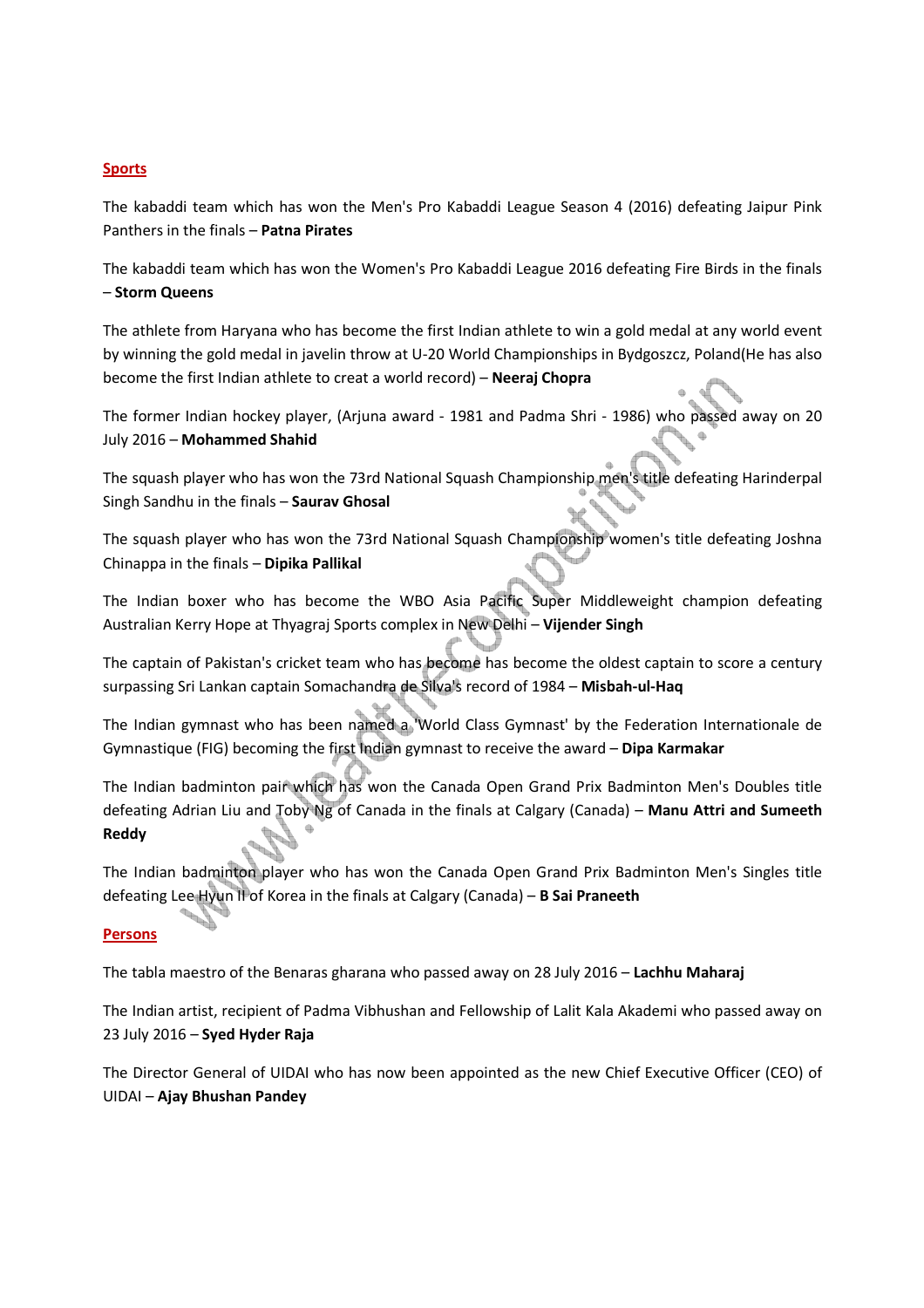The Indian model and actor who has become the first Asian to win the Mr World title in a pageant by the Miss World organisation in Southport, UK – **Rohit Khandelwal**

The new Chief Minister of Arunachal Pradesh who has succeeded Nabam Tuki becoming currently the youngest Chief Minister in the country – **Pema Khandu** 

The eminent writer and author of books The Glass Palace, The Hungry Tide, Sea of Poppies, River of Smoke etc. who has been chosen to be the Writer In-Residence from July 10 to 14 at the Rashtrapathi Bhavan, New Delhi – **Amitav Ghosh**

The committee appointed by the Central Govt to tackle the shortage of pulses in India (to suggest ways to control the rising prices of pulses and hike in their MSP) is headed by – **Arvind Subramanian**

The new Prime Minister of United Kingdom who has taken over from David Cameron who resigned following the European Union membership referendum of 2016 – **Theresa May**

The Iranian film director, screenwriter, photographer and film producer who passed away on 04 July 2016 – **Abbas Kiarostami**

The American writer and futurist and well-known author of best seller Future Shock who passed away on 27 June 2016 – **Alvin Toffler**

### **Places**

The stations between which India's First Green Train Corridor free from human waste discharge from trains was inaugurated by the Railway Minister Suresh Prabhu – **Rameswaram and Manamadurai**

The place in Uttar Pradesh at which the Union Cabinet has given its approval for establishment of new All India Institutes of Medical Sciences (AIIMS) under Pradhan Mantri Swasthya Suraksha Yojana (PMSSY) – **Gorakhpur**

The nuclear power plant in Tamil Nadu at which the second reactor with a capacity of 1000 MWe attained criticality – **Kudankulam**

The city in which India's first commercial dispute resolution centre and commercial court was inaugurated by Chhattisgarh Chief Minister Raman Singh – **Raipur**

### **Miscellaneous**

The High Court at which India's first e-court (paperless court) or formally known as Integrated Criminal Justice System (ICJS) project has been opened – **Hyderabad High Court**

The state which has become the first in the country to set up a Happiness Department to ensure happiness in the lives of common people – **Madhya Pradesh**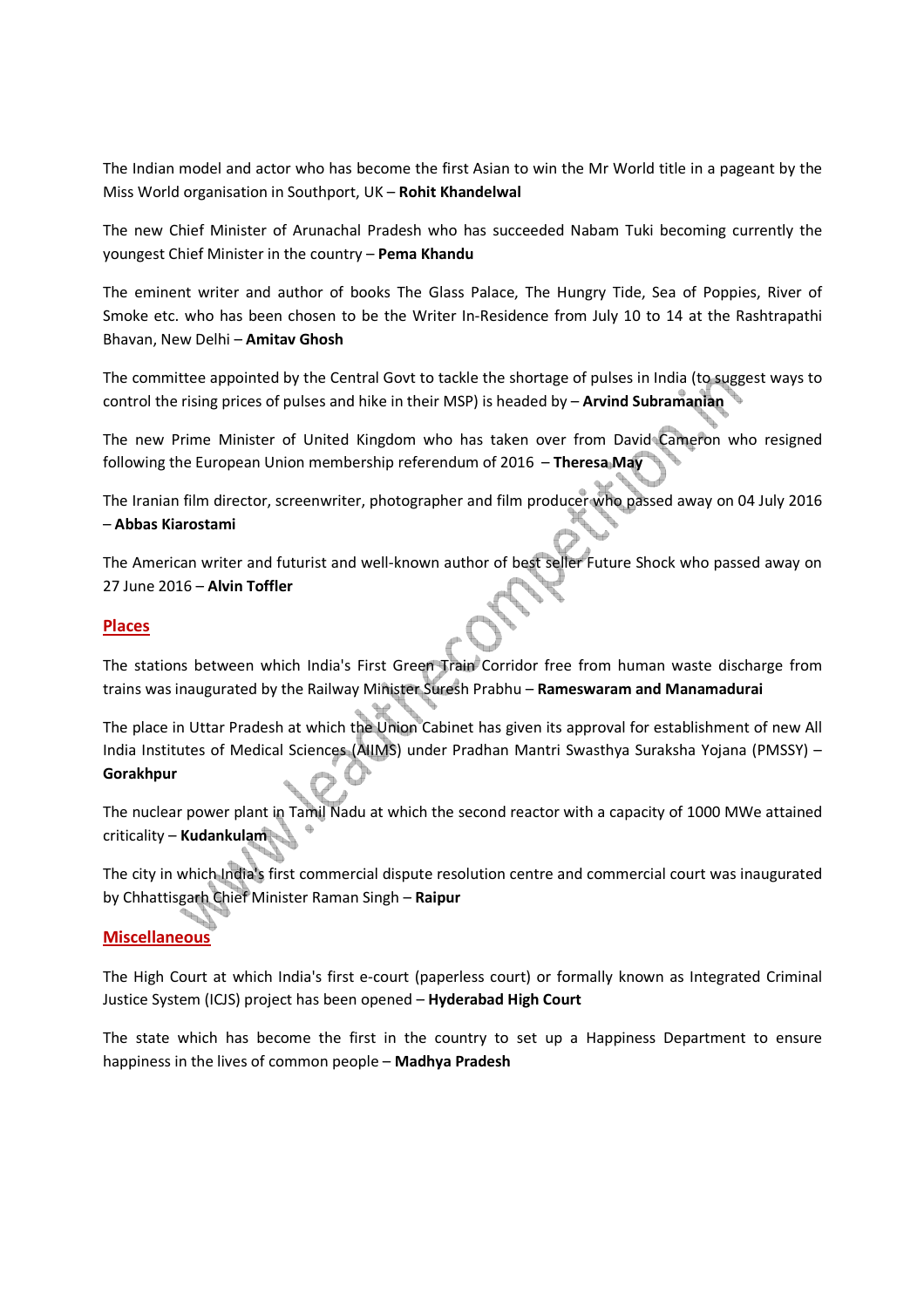The state which has announced a 14.5 per cent tax on pizzas, burgers, sandwiches and tacos sold through branded outlets – **Kerala**

The place in New Delhi where the world's largest Charkha (9 ft wide, 17 ft tall and 30 ft long) was inaugurated Shri Kalraj Mishra, Union Minister for MSME – **Terminal 3 of IGI Airport**

The NASA spacecraft launched on August 5, 2011 from Cape Canaveral Air Force Station which has entered the orbit of planet Jupiter – **Juno**

The social media banking platform launched by State Bank of India for Facebook and Twitter users to enable them to access a host of banking services on their Facebook or Twitter at their own convenience is named – **SBI Mingle**

The teacher education portal launched by the Union Govt with a vision to strengthen District Institutes of Education and Training (DIETs) and bring quality teachers into the Indian school education system is named – **Parishikshak**

ROUT

### **Important Days of July**

**World Hepatitis Day**: 28 July 2016

Established by : World Health Organisation

Theme: Know Hepatitis, Act Now

First Observed in: 2008

**World Population Day**: 11 July 2016

Established by : United Nations Development Programme

Theme: Investing in Teenage Girls

First Observed in: 1989

**World Youth Skills Day**: 15 July 2016

Established by : UNESCO

Theme: Skills Development to Improve Youth Employment

First Observed in: 2015

### **Revised Dates under Income Declaration Scheme**

- (i) a minimum amount of 25% of the tax, surcharge and penalty to be paid by 30.11.2016;
- (ii) a further amount of 25% of the tax, surcharge and penalty to be paid by 31.3.2017; and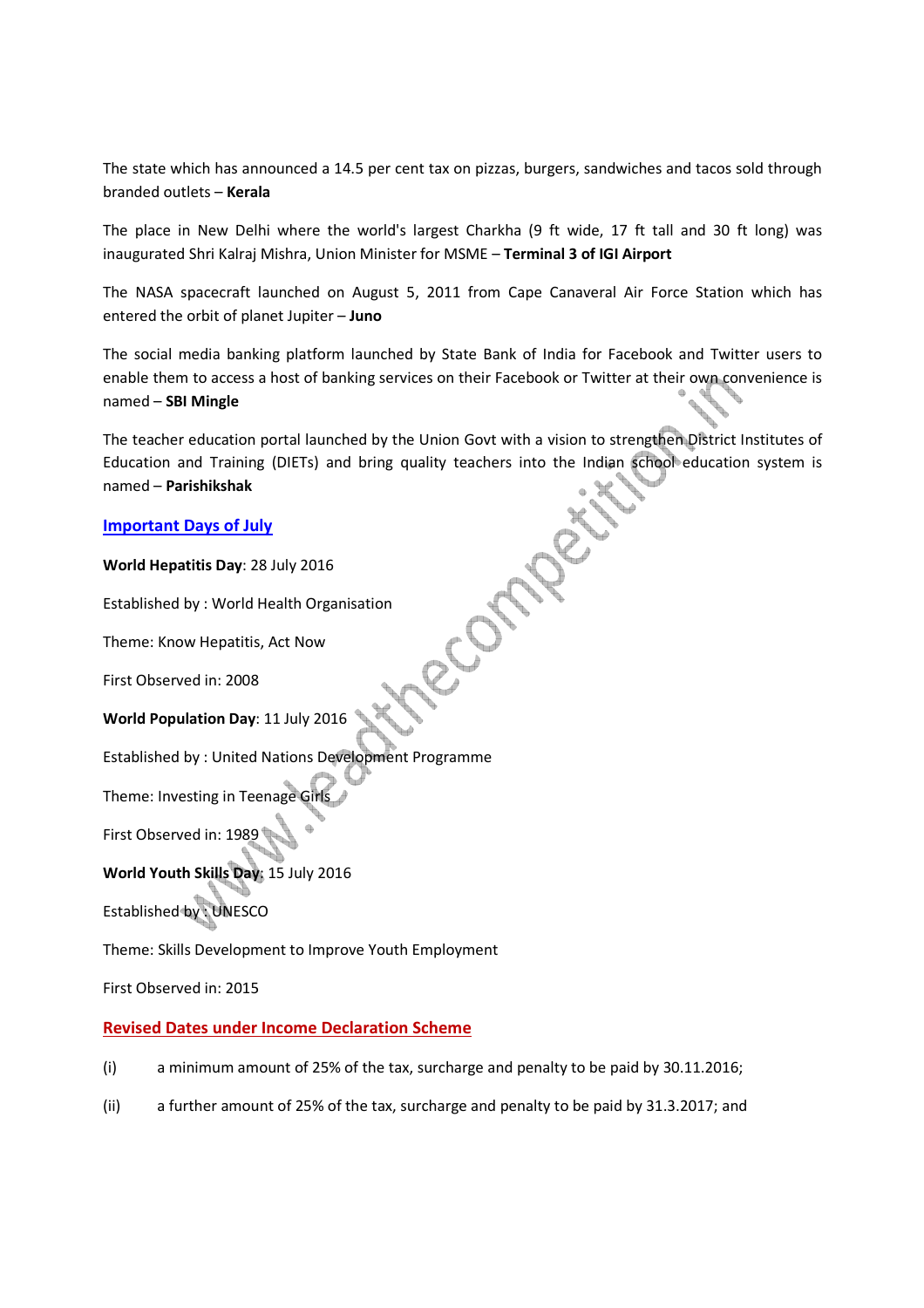(iii) the balance amount to be paid on or before 30.9.2017.

30.11.2016: A minimum amount of 25% of tax, surcharge and penalty to be paid

31.03.2017: A further amount of 25% of tax, surcharge and penalty to be paid

30.09.2017: Balance amount to be paid

### **TRI-NETRA**

Ministry of Railways, Railway Board has initiated a proposal to install TRI-NETRA systems on locomotives for enhancing the vision of Locomotive Pilots in inclement weather.

TRI-NETRA stands for - Terrain imaging for diesel dRivers INfra-red, Enhanced opTical & Radar Assisted system.

TRI-NETRA system shall be made up of high-resolution optical video camera, high sensitivity infra-red video camera and additionally a radar-based terrain mapping system. These three components of the system shall act as three eyes (Tri-Netra) of the Locomotive Pilot.

TRI-NETRA is designed to see the terrain ahead of the running locomotive during inclement weather by combining the images captured by the three sub-systems and to create a composite video image which shall be displayed in front of the Loco Pilot on a computer monitor.

### **Recognition of Indigenous breeds by NBAGR**

The ICAR-National Bureau of Animal Genetic Resources, Karnal recently recognised nine new breeds of livestock and poultry. The following is the list

| Animal  | <b>Breed</b> | Home tract              |
|---------|--------------|-------------------------|
| Cattle  | Badri        | Uttarakhand             |
| Goat    | Teressa      | Andaman and Nicobar Is. |
| Goat    | Kodi Adu     | Tamil Nadu              |
| Sheep   | Chevaadu     | <b>Tamil Nadu</b>       |
| Sheep   | Kendrapada   | Odisha                  |
| Pig     | Tenyi Vo     | Nagaland                |
| Pig     | Nicobari     | A & N Is.               |
| Pig     | Doom         | Assam                   |
| Chicken | Kaunayen     | Manipur                 |

### **Mahasweta Devi**

Born: 14 Jan 1926 - Died : 28 Jul 2016.

Bengali fiction writer and social activist.

**Notable works**: Hajar Churashir Maa, Rudali, and Aranyer Adhikar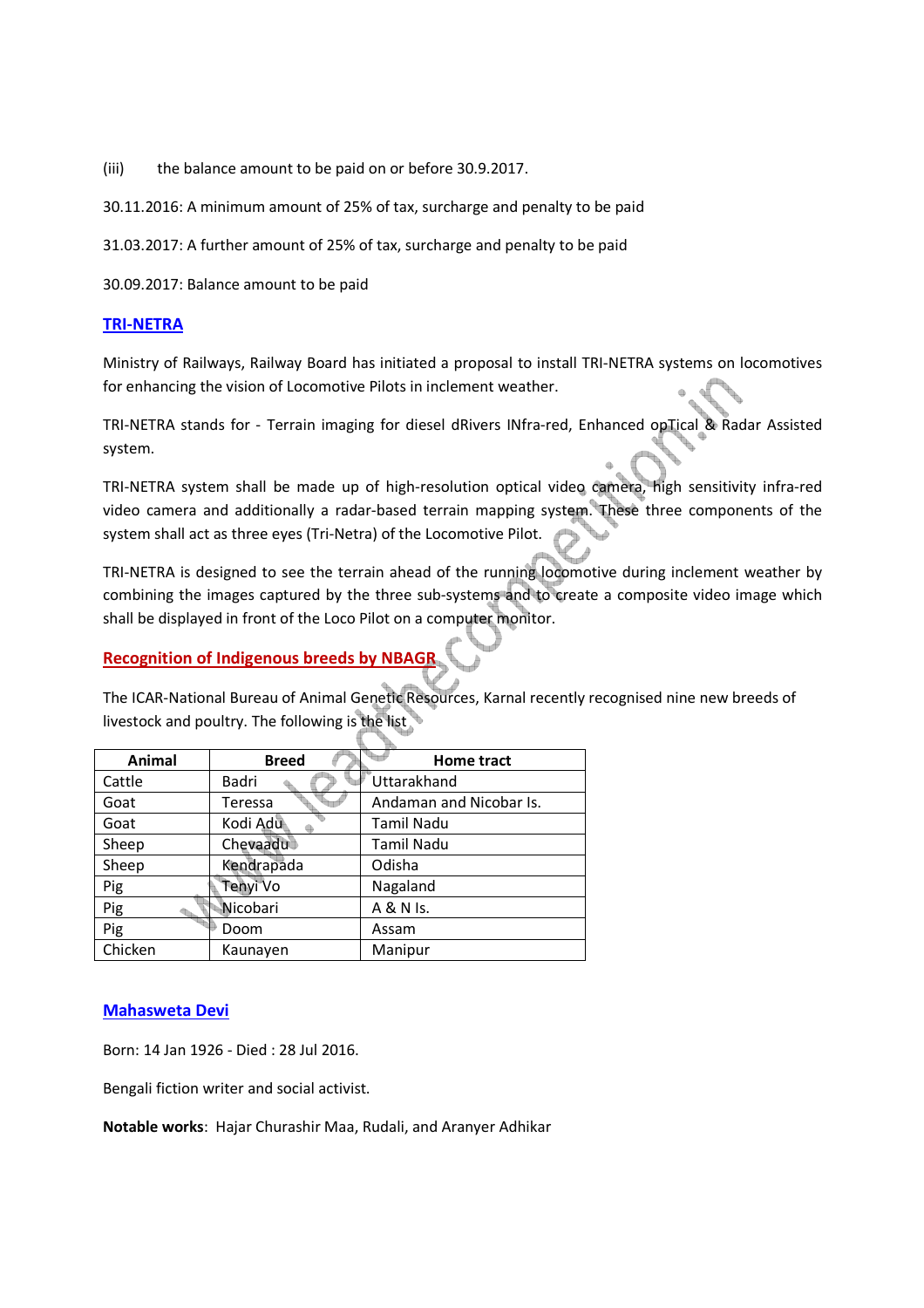**Awards** – Sahitya Akademi Award (Bengali) - 1979; Padma Shri for Social Work in 1986; Jnanpith Award – the highest literary award in 1996; Ramon Magsaysay Award in 1997 for Journalism, Literature, and the Creative Communication Arts; Padma Vibhushan in 2006; SAARC Literary Award in 2007; Banga Bibhushan – the highest civilian award from the Government of West Bengal in 2011

### **Magsaysay Awards 2016 - Winners**

**Bezwada Wilson** - One of the founders and National Convenor of the Safai Karmachari Andolan (SKA), an Indian human rights organization that has been campaigning for the eradication of manual scavenging.

**Conchita Carpio Morales** - Ombudsman of Philippines

**Domfet Dhuafa** - Philanthropic organisation of Indonesia

**Japan Overseas Cooperation Volunteers** - A system of despatching Japanese volunteers to various countries for work in different fields.

**Thodur Madabusi Krishna** - Carnatic music vocalist.

**Vientiane Rescue** - A team of volunteers dedicating to save road accident victims in Lao, Vietnam.

### **National Tourism Awards 2014-15**

**Best State/UT for comprehensive development of tourism** 

1. Madhya Pradesh 2. Gujarat 3. Karnataka

**Best Maintained and Disabled Friendly Monument**: Monuments of Amarkantak in Madhya Pradesh

**Best Heritage City**: Warangal

**Best Tourist Friendly Railway Station**: Sawai Madhopur Rly Station, Rajasthan

**Best Airport**: Chhatrapati Shivaji International Airport, Mumbai

# **Indian Companies in Fortune Global 500 list**

| Rank | Company             | Rank | Company                 |
|------|---------------------|------|-------------------------|
| 161  | Indian Oil Corp     | 358  | <b>Bharat Petroleum</b> |
| 215  | Reliance Industries | 367  | Hindustan Petroleum     |
| 226  | Tata Motors         | 423  | Rajesh Exports          |
| 232  | State Bank of India |      |                         |

### **UNESCO World Heritage Sites - New Inscriptions**

The UNESCO recently included 21 sites in its World Heritage Site list of which 12 are cultural sites, 6 are natural sites and 3 are mixed sites. Of the 21 sites 3 sites are in India.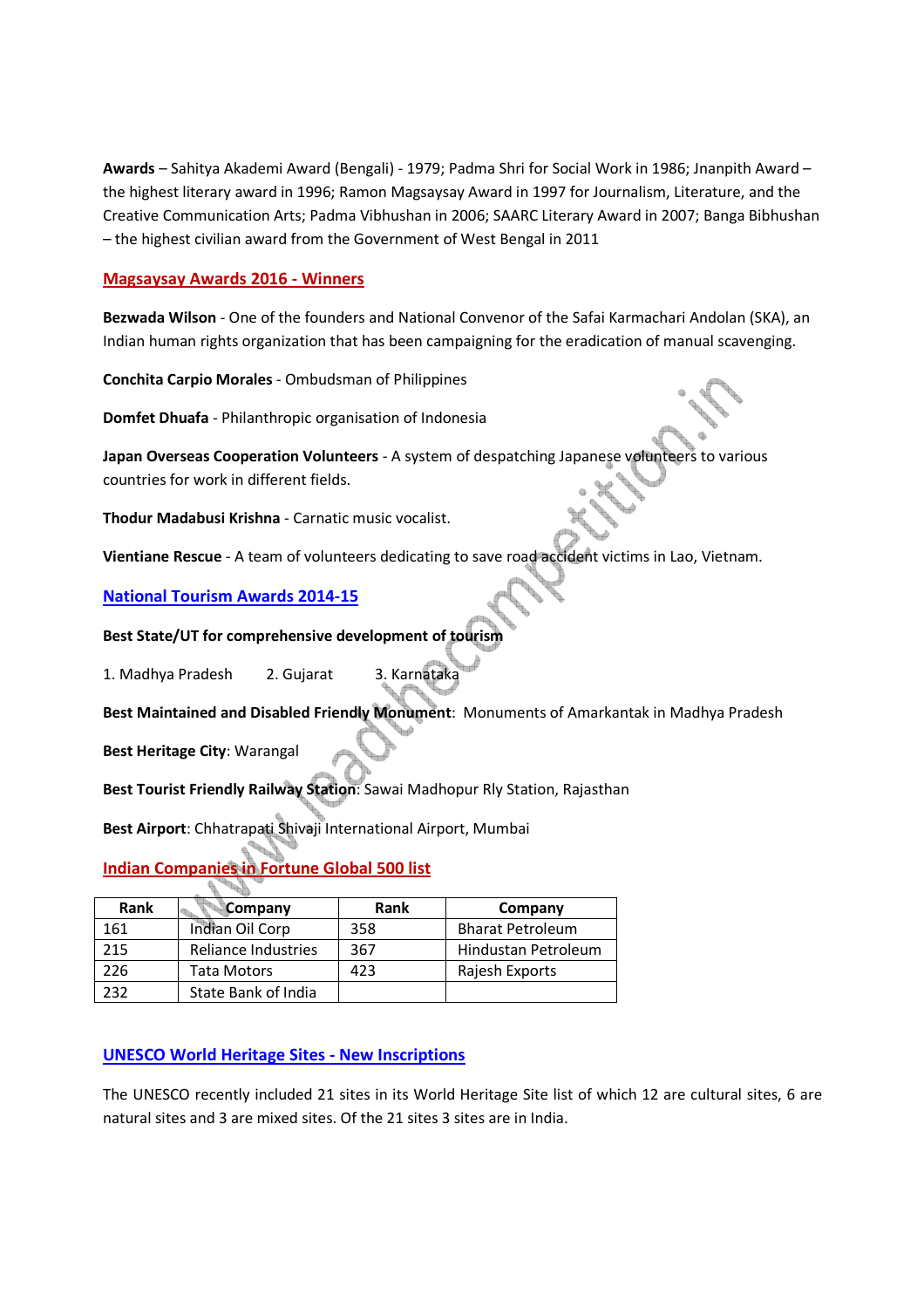### **Nalanda Mahavihara, Bihar**

It comprises the archaeological remains of a monastic and scholastic institution dating from the 3rd century BCE to the 13th century CE. It includes stupas, shrines, viharas (residential and educational buildings) and important art works in stucco, stone and metal.

### **Architectural Work of Le Corbusier**

The architectural works of well-known architech Le Corbusier in Argentina, Belgium, France, Germany, India, Japan and Switzerland

The Capitol Complex in Chandigarh designed by Le Corbusier has been included in World Heritage Site list.

### **Khangchendzonga National Park**

Located in Sikkim the park includes a unique diversity of plains, valleys, lakes, glaciers and spectacular, snow-capped mountains covered with ancient forests, including the world's third highest peak, Mount Khangchendzonga.

### **SWAYAM Prabha-Educational Contents through DTH**

The Union Government has approved a project to launch the 'SWAYAM Prabha'-a project for operationalising 32 Direct to Home (DTH) Television Channels for providing high quality educational content to all teachers, students and citizens across the country interested in lifelong learning. There will be new content of four hours every day, which would be telecast six times a day allowing the student to choose the time of his/her convenience.

The main features of SWAYAM Prabha would be as under:-

Curriculum based course contents covering diverse disciplines such as arts, science, commerce, performing arts, social sciences and humanities subjects, engineering, technology, law, medicine, agriculture etc.

Covers all level of education: School education, undergraduate, postgraduate, engineering, out of school children, vocational courses and teacher training.

The 32 channels are proposed to be launched before September 2016. Initially the programmes will be in English but with the passage of time the programmes will be launched in regional languages also.

**Intensified Diarrhoea Control Fortnight (IDCF)**

Launched by: Ministry of Health and Family Welfare, Govt of India

Fortnight: July 11 to July 23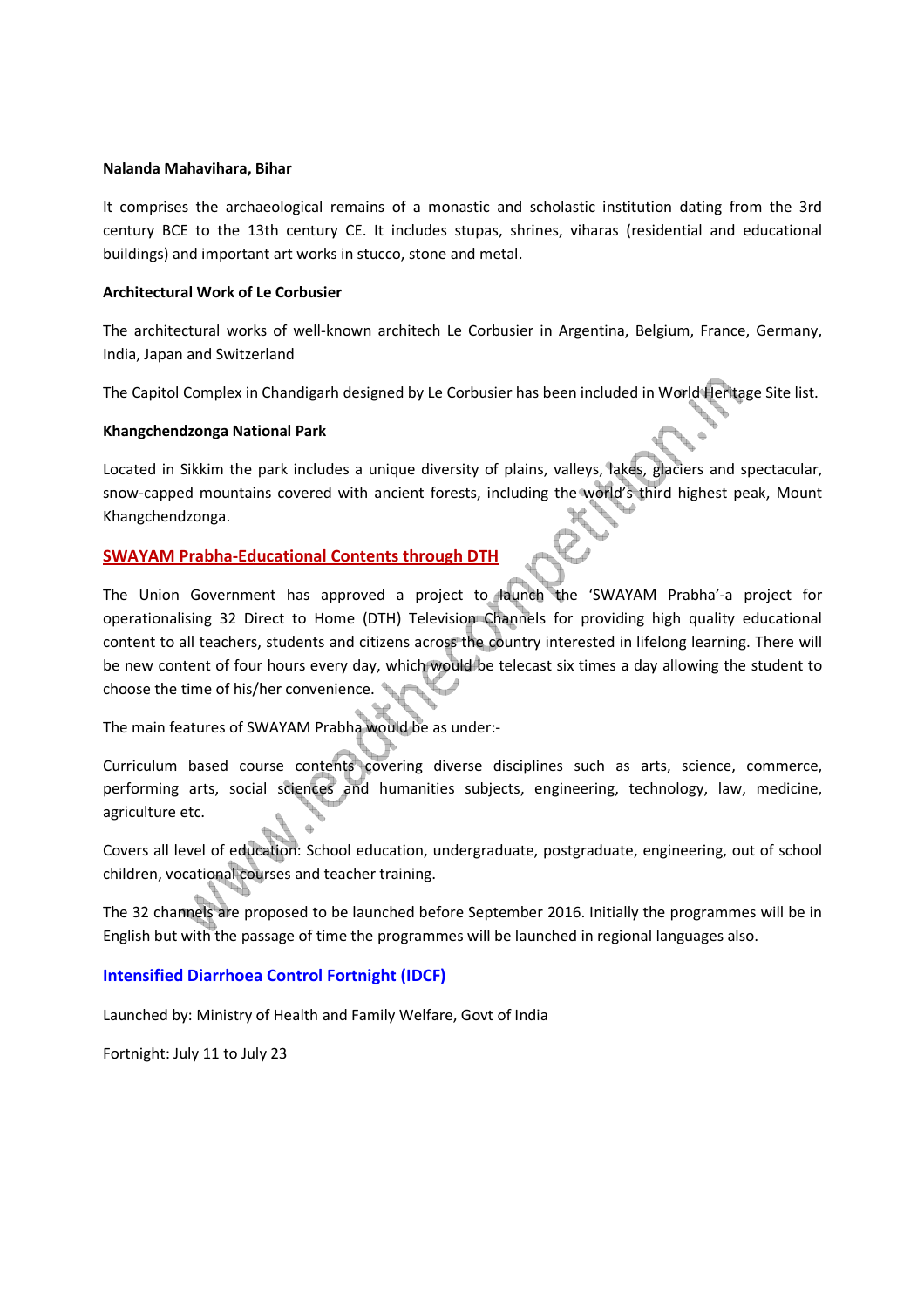### **Highlights of the programme**

ASHA workers to visit all households with children below five years of age for pre-positioning the ORS and explaining its benefits.

All health facilities to have ORS corners which shall continuously demonstrate the way to prepare the ORS mixture. These corners will also administer ORS and Zinc to children who are in need of these during diarrhoea.

The combination of ORS and Zinc has been found to be the most cost-effective intervention to prevent deaths due to diarrhea and has been recognised as one of the best practices globally.

There are about 10 crore children below five years of age across the country. The target is to cover all the under-5 children.

23 national monitors to assess the efficacy of the activities.

**Logistic Performance Index 2016**

Released by: **World Bank**

No of countries: 160

The Logistics Performance Index is an interactive benchmarking tool created to help countries identify the challenges and opportunities they face in their performance on trade logistics and what they can do to improve their performance.

| Rank | Country     | <b>Score</b> | Rank | Country    | <b>Score</b> |
|------|-------------|--------------|------|------------|--------------|
|      | Germany     | 4.23         |      | China      | 3.66         |
| z.   | Luxembourg  | 1.22         | 35.  | India      | 3.42         |
| э.   | Sweden      |              | 68.  | Pakistan   | 2.92         |
| 4.   | Netherlands | 4.19         | 87.  | Bangladesh | 2.66         |
| э.   | Singapore   | 4.14         |      |            |              |

### **UEFA EURO**

Venue : France

Mascot : Super Victor (a child superhero in French kit)

Opening song : "This One's for You" by David Guetta

Closing song : "Free Your Mind" by Maya Lavelle

Winners : Portugal

Runners up : France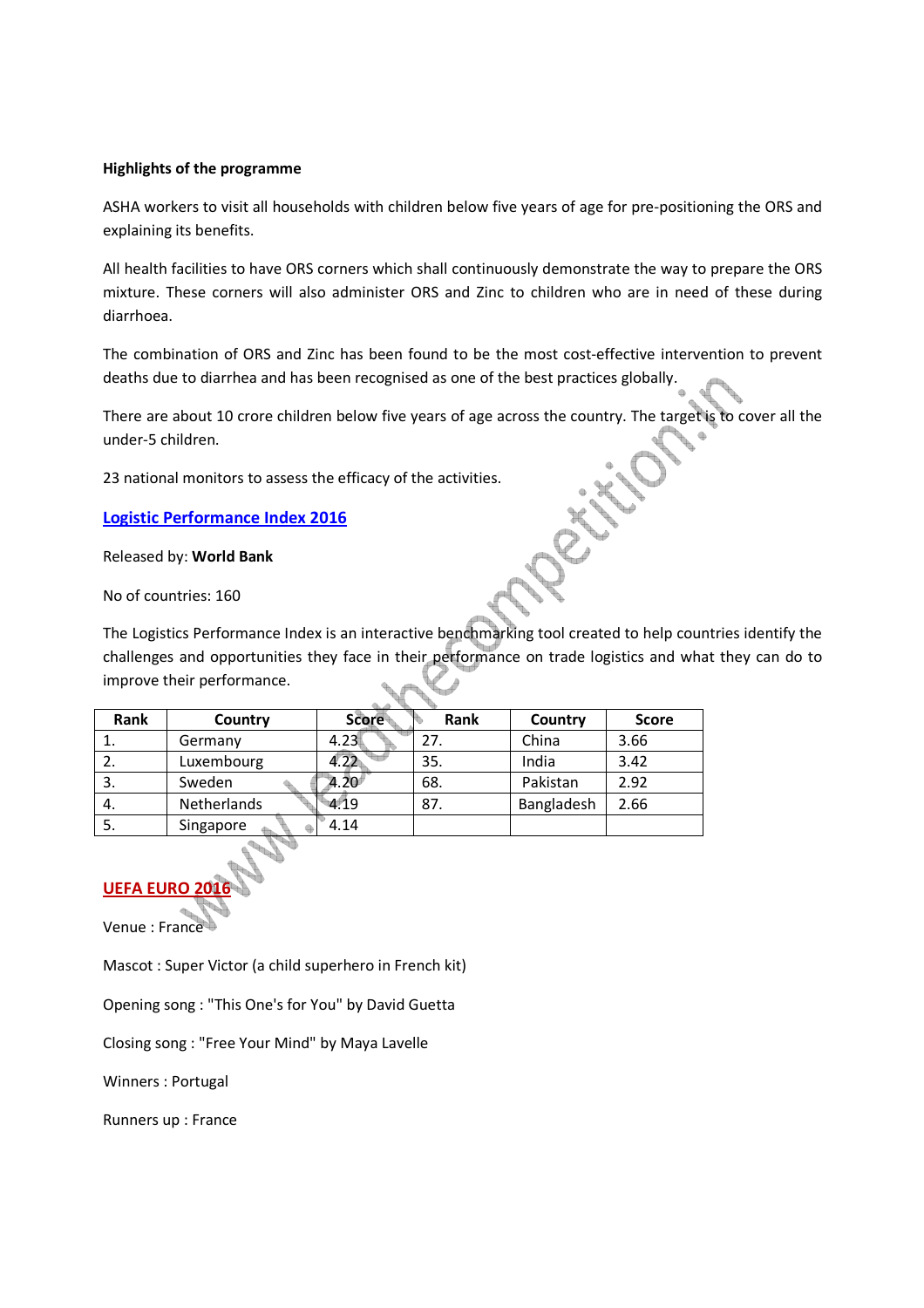Winner of the Player of the Tournament and the Golden Boot Award: Antoine Griezmann (France)

Silver Boot Award : Christiano Ronaldo (Portugal)

### **Wimbledon 2016**

| Title                      | Winner                       | Runner-up                       |
|----------------------------|------------------------------|---------------------------------|
| Gentlemen's Singles        | Andy Murray (U.K.)           | Milas Raonic (Canada)           |
| Ladies' Singles            | Serena Williams* (U.S.A.)    | Angelique Kerber (Germany)      |
| <b>Gentlemen's Doubles</b> | Pierre-Hugues Herbert and    | Julien Benneteau and Edouard    |
|                            | Nicolas Mahut (France)       | Roger-Vasseli (France)          |
| Ladies' Doubles            | Serena Williams and Venus    | Timea Babos (Hungary) and       |
|                            | Williams (U.S.A.)            | Yaroslava Shvedova (Kazakhstan) |
| <b>Mixed Doubles</b>       | Henri Kontinen (Finland) and | Robert Farah (Columbia) and     |
|                            | Heather Watson (U.K.)        | Anna-Lena Gronefeld (Germany)   |

\*Serena Williams won her 22nd Grand Slam title equalling Steffi Graf's record

### **Networked Readiness Index 2016**

Released by: **World Economic Forum** as a part of Global Information Technology Report 2016

### No of countries: **139**

The Networked Readiness Index represents a key tool in assessing countries' preparedness to reap the benefits of emerging technologies and capitalize on the opportunities presented by the digital transformation and beyond.

| Rank | Country              | Rank | Country    |
|------|----------------------|------|------------|
|      | Singapore            | 59.  | China      |
| 2.   | Finland              | 63.  | Sri Lanka  |
| 3.   | Sweden               | 87.  | Bhutan     |
| 4.   | Norway               | 91.  | India      |
| 5.   | <b>United States</b> | 110. | Pakistan   |
|      |                      | 112. | Bangladesh |
|      |                      | 59.  | China      |
|      |                      |      |            |

## **Books in New**

**Who moved my interest rate** by Duvvuri Subba Rao (former RBI Governor)

**The Great Derangement: Climate Change and the Unthinkable** by Amitav Ghosh

### **Current Affairs Questions**

1. Which country observes its Independence Day on 04 July?

| d. Sri Lanka |
|--------------|
|              |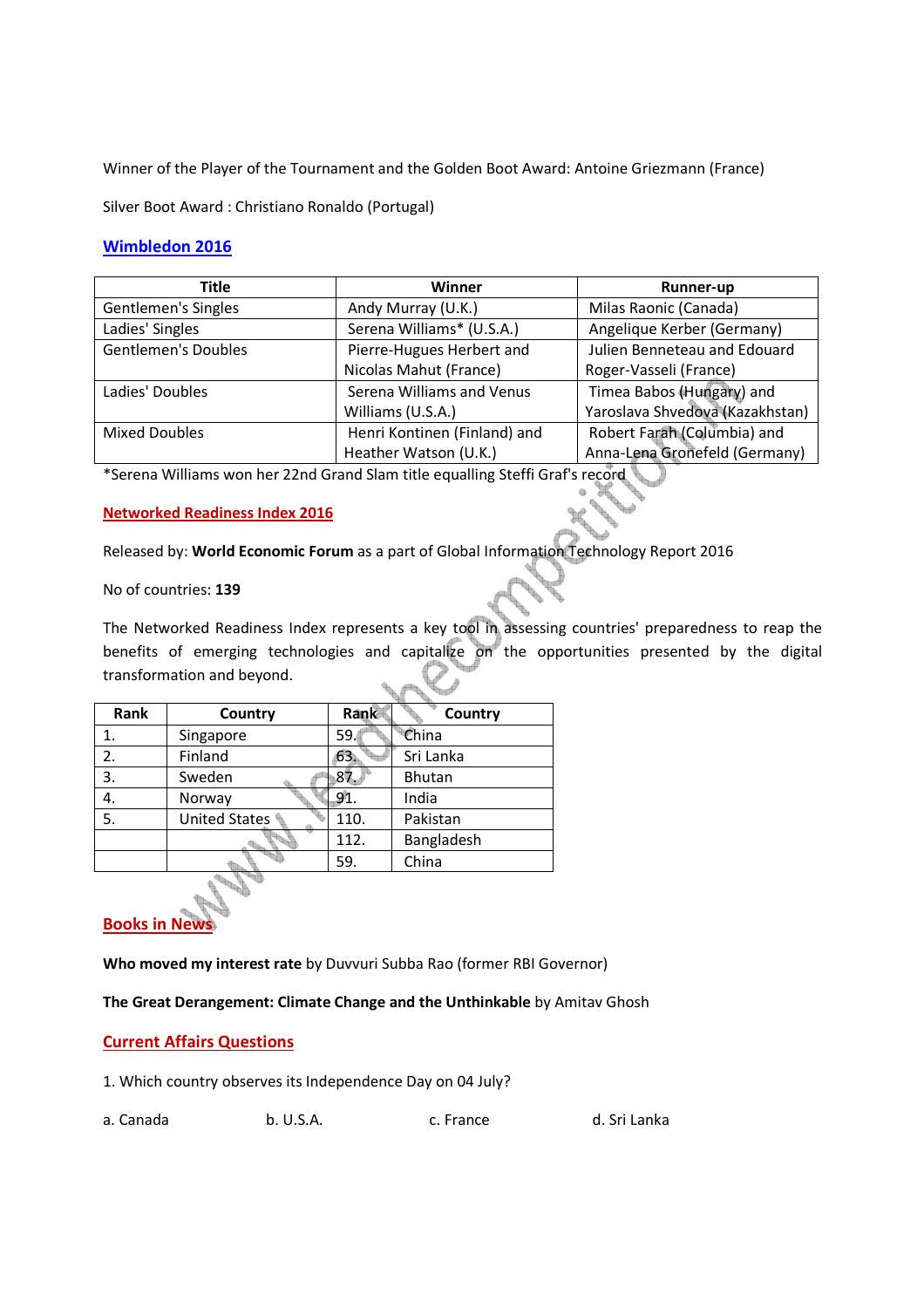| 2. Exercise Maitree is a joint military exercise conducted by the armies of India and -                                                                                                                                                  |                                                                |                                                                                             |                                                                                                    |  |
|------------------------------------------------------------------------------------------------------------------------------------------------------------------------------------------------------------------------------------------|----------------------------------------------------------------|---------------------------------------------------------------------------------------------|----------------------------------------------------------------------------------------------------|--|
| a. Thailand                                                                                                                                                                                                                              | b. Indonesia                                                   | c. Bangladesh                                                                               | d. Mauritius                                                                                       |  |
|                                                                                                                                                                                                                                          | 3. Which of the following gives Bidhan Chandra Roy awards?     |                                                                                             |                                                                                                    |  |
| a. Medical Council of India                                                                                                                                                                                                              |                                                                | b. West Bengal                                                                              |                                                                                                    |  |
| c. Union Ministry of Health                                                                                                                                                                                                              |                                                                | d. Indian Council of Medical Research                                                       |                                                                                                    |  |
| given recently?                                                                                                                                                                                                                          |                                                                |                                                                                             | 4. Which city has been awarded the Best Heritage City award in the National Tourism Awards 2014-15 |  |
| a. Jaipur                                                                                                                                                                                                                                | b. Aurangabad                                                  | c. Lucknow                                                                                  | d. Warangal                                                                                        |  |
|                                                                                                                                                                                                                                          |                                                                | 5. Which country won the UEFA EURO 2016 football tournament held in France recently?        |                                                                                                    |  |
| a. France                                                                                                                                                                                                                                | b. Brazil                                                      | c. Portugal                                                                                 | J. Argentina                                                                                       |  |
|                                                                                                                                                                                                                                          |                                                                | 6. Rodrigo Duterte recently took over as the President of which of the following countries? |                                                                                                    |  |
| a. Philippines                                                                                                                                                                                                                           | b. Indonesia                                                   | c. Malaysia                                                                                 | d. Vietnam                                                                                         |  |
|                                                                                                                                                                                                                                          | 7. Who is the author of the book "Who moved my interest rate?" |                                                                                             |                                                                                                    |  |
| a. Raghuram Rajan                                                                                                                                                                                                                        | b. D. Subba Rao                                                | c. Natwar Singh                                                                             | d. P Chidambaram                                                                                   |  |
| 8. Recently, the Permanent Court of Arbitration (PCA) in The Hague, Netherlands, ruled that China's claims<br>of historical rights over South China Sea (SCS) has no legal basis. Which country had initiated the case<br>against China? |                                                                |                                                                                             |                                                                                                    |  |
| a. Japan                                                                                                                                                                                                                                 | b. Indonesia                                                   | c. Philippines                                                                              | d. Vietnam                                                                                         |  |
| 9. Which state recently imposed 14.5% tax on pizzas, burgers, sandwiches etc. being sold from branded<br>outlets?                                                                                                                        |                                                                |                                                                                             |                                                                                                    |  |
| a. Goa                                                                                                                                                                                                                                   | b. Tamil Nadu                                                  | c. Kerala                                                                                   | d. Punjab                                                                                          |  |
| 10. Rajendra Agricultural University has been renamed Dr. Rajendra Prasad Central Agricultural University.<br>In which state is the university located?                                                                                  |                                                                |                                                                                             |                                                                                                    |  |
| a. Delhi                                                                                                                                                                                                                                 | b. Maharashtra                                                 | c. Jharkhand                                                                                | d. Bihar                                                                                           |  |
| 11. Syed Hyder Raja who passed away recently was a well known -                                                                                                                                                                          |                                                                |                                                                                             |                                                                                                    |  |
| a. Actor                                                                                                                                                                                                                                 | b. Novelist                                                    | c. Social activist                                                                          | d. Painter                                                                                         |  |
| 12. Which team recently won the Men's Pro Kabaddi League tournament season 4?                                                                                                                                                            |                                                                |                                                                                             |                                                                                                    |  |
| a. Jaipur Pink Panthers b. Patna Pirates                                                                                                                                                                                                 |                                                                | c. Puneri Paltan                                                                            | d. Dabang Delhi                                                                                    |  |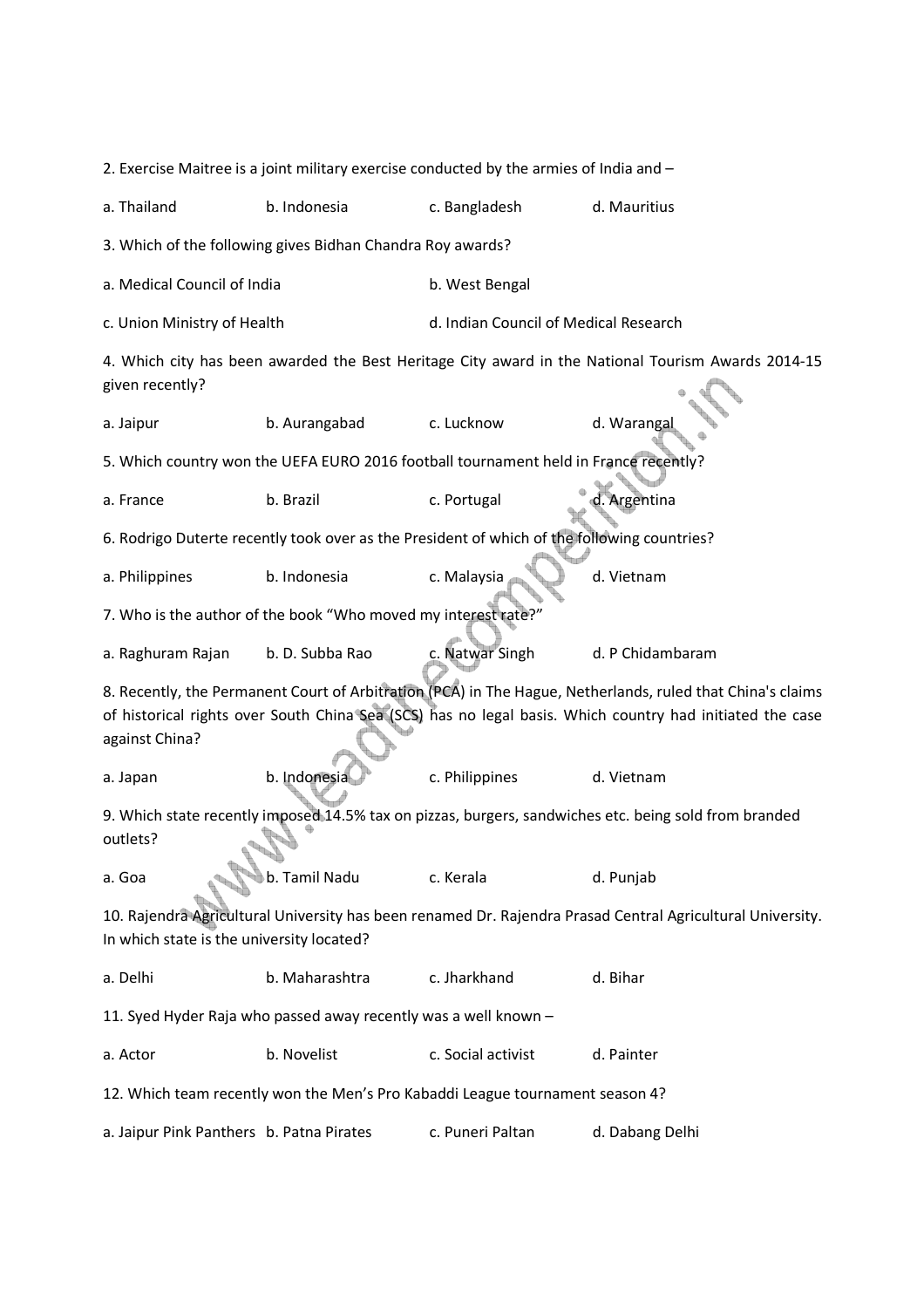13. Which city of France witnessed a terror strike in which at least 84 people were killed by an attacker driving a lorry through a crowd? a. Paris b. Lyon c. Nice d. Nantes 14. Capitol Complex designed by Le Corbusier was recently designated the status of World Heritage Site recently. In which city is the complex located? a. Chandigarh b. Bengaluru c. Shimla d. Darjeeling 15. Which company is the developer of the recently popular game Pokemon Go? a. Game Freak b. Niantic c. Maxis d. Rovio 16. The famous Hindi film Rudali was based on a short story by a well-known author who passed away recently. Name the author. a. Ashapurna Devi b. Amrita Pritam c. Mahasweta Devi d. Pratibha Ray 17. Petrapole Integrated Check Post is located on India's border with which country? a. Bangladesh b. Bhutan c. Myanmar d. Nepal 18. Which Indian company figures at the top (among Indian companies) in the Fortune Global 500 list released recently? a. Reliance Industries b. Tata Motors c. State Bank of India d. Indian Oil Corporation 19. Who of following Indians associated with Safai Karamchari Andolan has been awarded the Magsaysay Award 2016? a. T.M. Krishna b. Bezwada Wilson c. Swami Agnivesh d. Paul Diwakar 20. Who of the following is the first Indian cricket captain to score a double century in a test match outside India? a. Virat Kohli b. Sachin Tendulkar c. MS Dhoni d. Sunil Gavaskar 21. Kendrapada which was recognised as an indigenous breed by ICAR – National Bureau of Animal Genetic Resources, Karnal is a breed of a. Goat b. Cattle c. Sheep d. Pig 22. Which of the following companies recently acquired the fashion portal Jabong? a. Craftsvilla b. Snapdeal c. Amazon d. Flipkart 23. Serena Williams win at the Wimbledon was her 22<sup>nd</sup> Grand Slam title. Whose record has she equaled by winning this title?